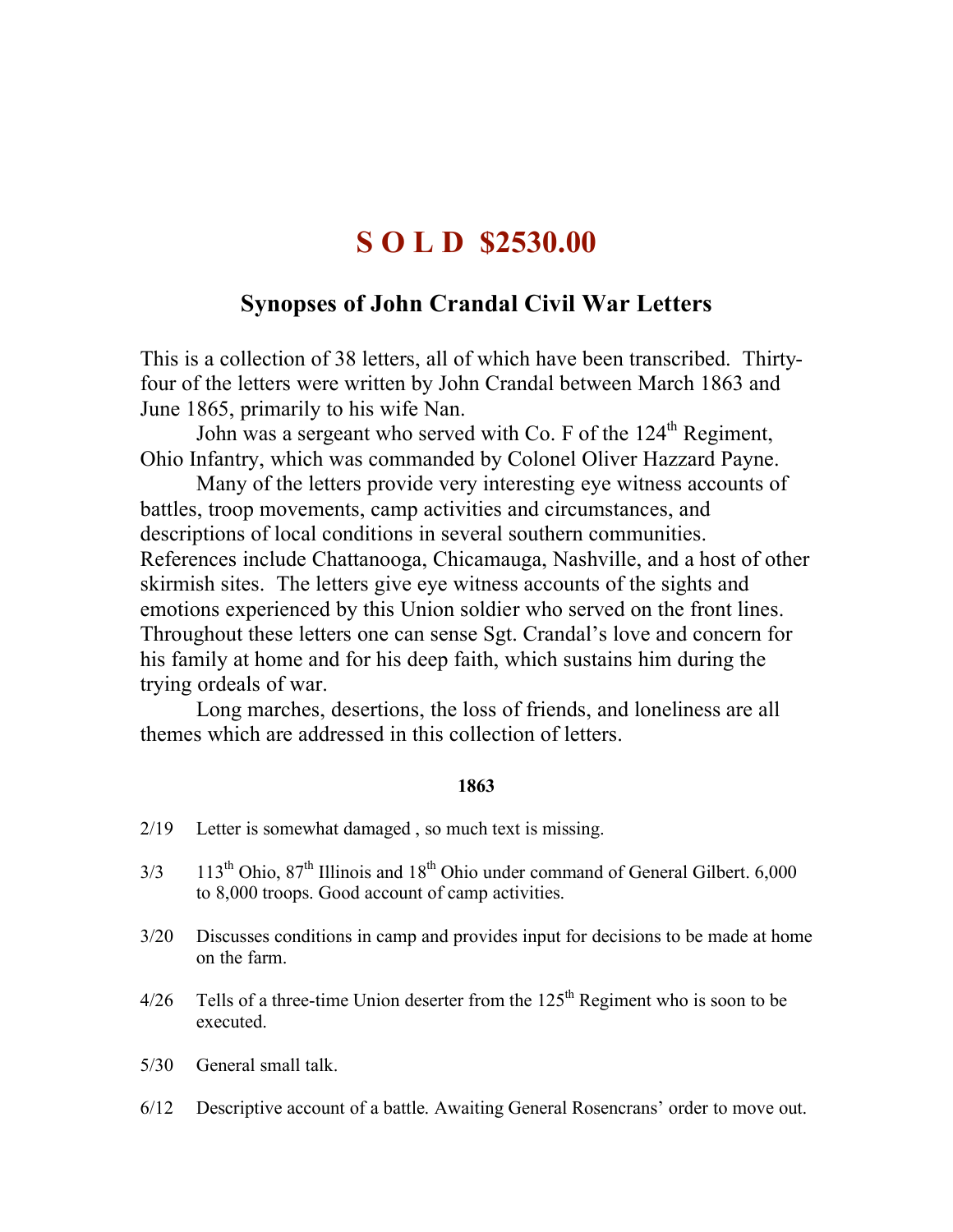- 6/18 Writes about troop movements and mentions Generals Gilbert and Granger. Many Confederate desertions from General Bragg.
- 6/30 Interesting letter which provides details concerning his march to Chattanooga. Mentions General Crittendon and McCoock; also mentions Col. Pane and Col. Hagens.
- 7/7 Personal insights about life in the camp.
- 7/16 Writes of mass desertions (20-50 per day) of rebel troops. Surmises that Bragg fears Rosencrans.
- 7/27 General correspondence.
- 8/2 Account of a fellow soldier's funeral. General discussion about issues at home.
- 8/5 General correspondence.
- 8/8 Describes relationships and trade with the local "natives". Mentions a Confederate Lieutenant from Bragg's Army who reports a mass desertion of his men.
- 8/31 Describes the effect of the Union Battery on the Confederates across the Ohio River. Discusses the dress of the locals and activities in the camp. Rumor mentioned that Mead "whipped" Lee again.
- 11/11 Debates how to best send his pay home to his wife. Inquires who got drafted and disparages the copperheads.
- 11/15 Two soldiers shot for desertion. Describes the punishment meted out to three other deserters who ran from the Battle of Chickamauga.
- 11/21 Describes a recent battle in which he received a minor wound and his best friend was killed.

#### **1864**

2/6 Detailed description of the Union stockade and conditions in camp. Misses the companionship of a woman, repeating feelings expressed in other letters.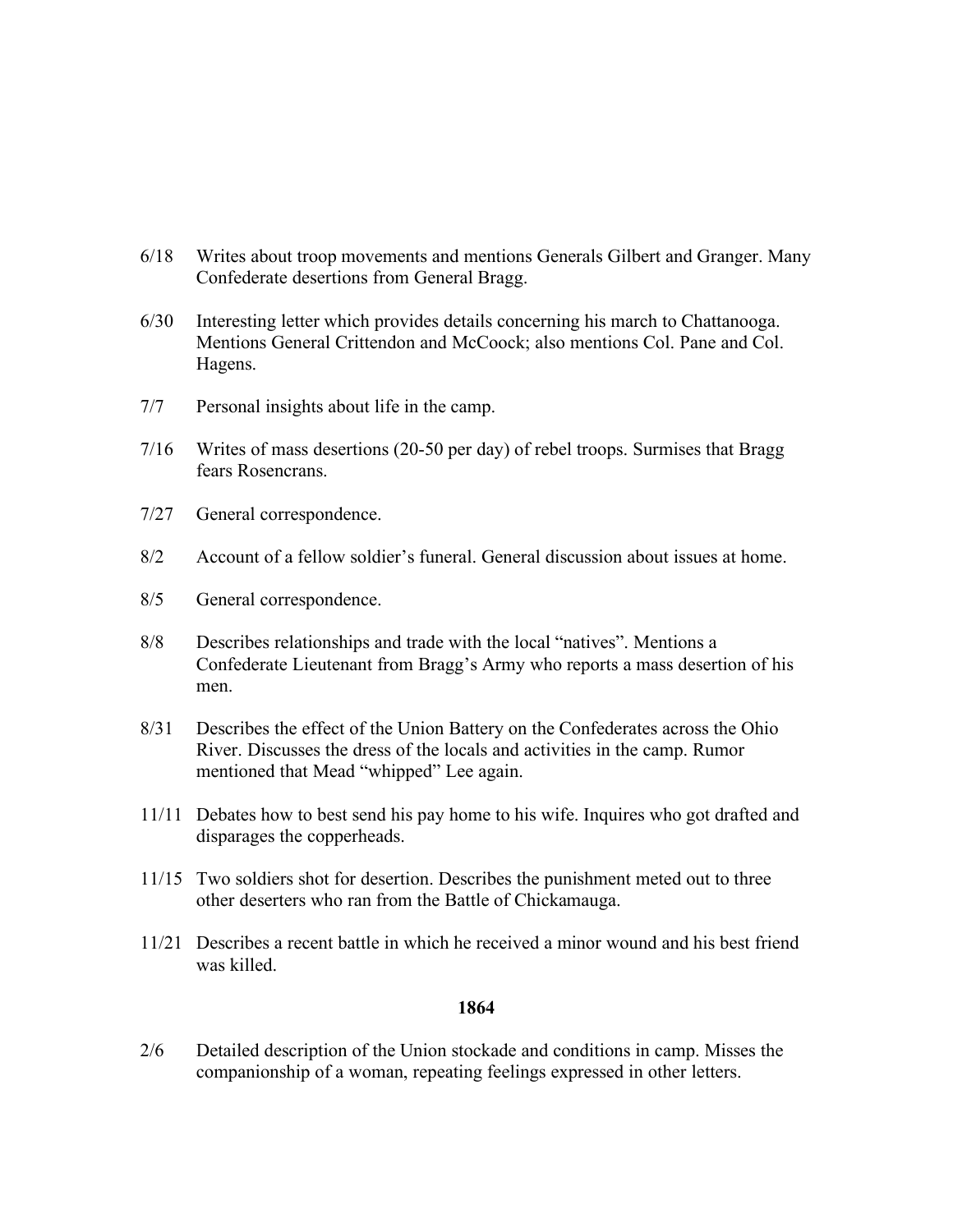- 3/7 Small talk from Camp Dennison.
- 3/31 Talks of his ten day pass to go to the Chickamauga battlefield in order to locate the body of a Union sergeant for burial.
- 6/26 Interesting letter from Chattanooga. Writes about guerrilla action and his anticipated of Atlanta by Sherman and Richmond by Grant. Relates his confidence in Grant. Anxious for the war to end.
- 8/11 Mentions Col. Payne and Col. Luis. Very descriptive account of his experience during the taking of Atlanta.
- 11/2 On the way to Nashville from Chattanooga and Athens, Alabama after a 230 mile march.
- 12/9 Written from hospital. Sick with digestive disorder.

### **1865**

- 1/3 From Mary Marshall to Nancy Crandal, expressing her loneliness with her husband being away at war.
- 1/17 Dr. Harper in the unit replaced by younger man. Additional small talk.
- 3/5 General small talk.
- 4/2 Describes attempted theft of General Wood's horses by "bushwackers". Three or four escaped. The fourth was shot in the leg which needed to be amputated while the soldier was waiting to be hung.
- 4/5 Tells of eighteen mile march from Ball's Gap to Greenville. Watched 60 Reb prisoners being marched north.
- 5/12 Anticipating being mustered out in time to plant potatoes.
- 6/13 Letter to Crandal from a friend, Hayden, anxious for Crandal to get home. Relates of the death of two mutual friends due to the ravages of war.
- 6/19 Crandal waiting to muster out.